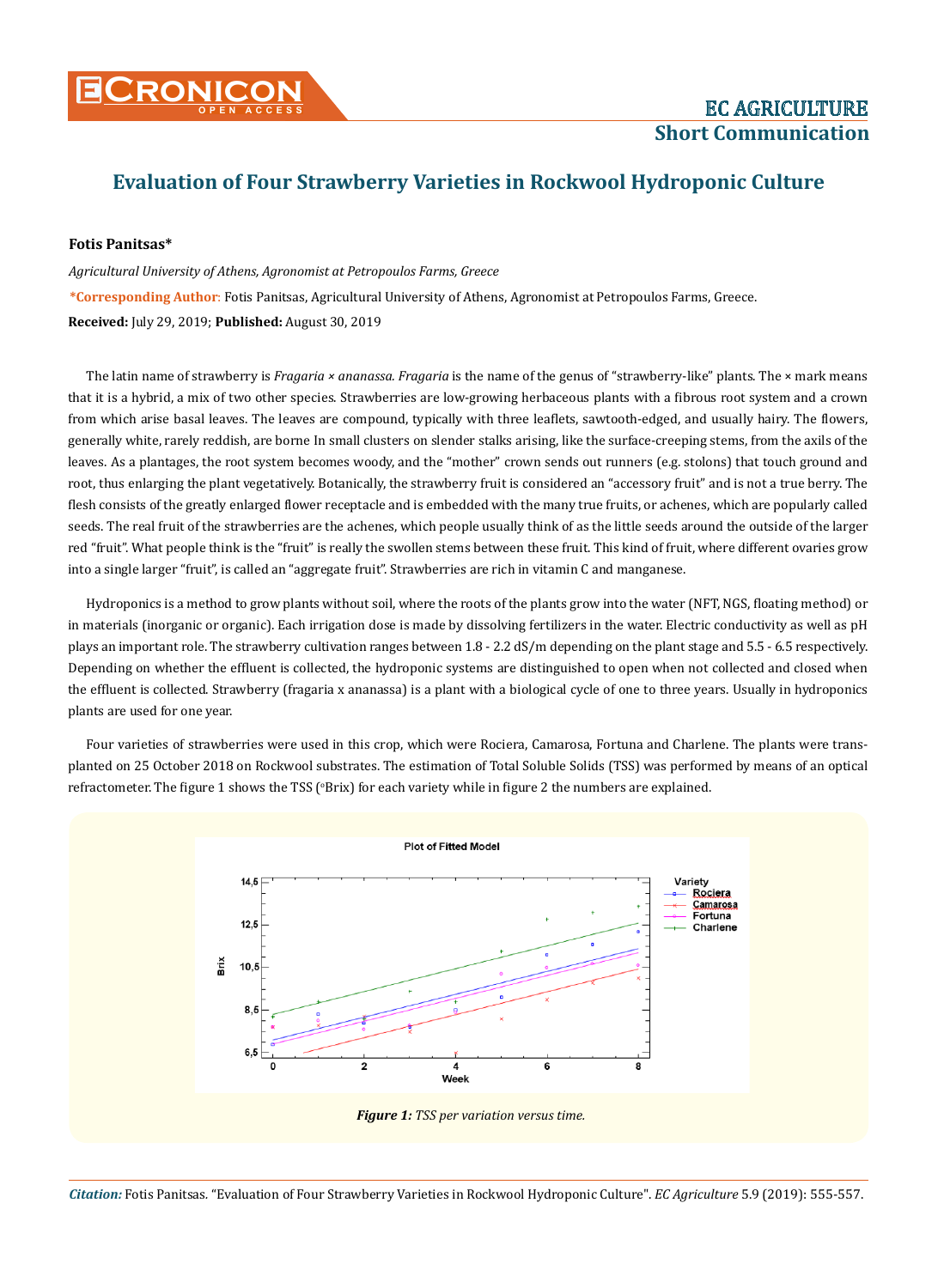From the above diagram it appears that the Charlene variety was the sweeter with respect to the other varieties as opposed to Camarosa which showed less °Brix. The analysis of regression resulted in the following models for each variety in relation to TSS:

- $\degree$ Brix (Rociera) = 7,10722 + 0.54\*Week
- $\degree$ Brix (Camarosa) = 6,14056 + 0.54\*Week
- $\degree$ Brix (Fortuna) = 6,91 + 0.54\*Week
- $^{\circ}$ Brix (Charlene) = 8.31+ 0.54\*Week

The correlation coefficient of the regression equals  $r^2$  = 79.22% while the percentage of y that remains unchanged from x equals 21.78% at a significance level  $P < 0.05$ .

In terms of production, each variety per acre was reduced. The graph below shows the production in kilograms per acre and per variety. Month 0 is February while month 4 June.



From the above diagram it appears that the Rociera variety was the earliest compared to the other three varieties even by Fortuna which is considered the earliest. The Charlene variety was the slowest but in April to the end of the crop it had the largest production per acre. The Fortuna variety was at a low production level because there was a serious problem with Phytophthora Cactorum. The Camarosa variety gave a modest production. Note that the nutrient solution was the same for all varieties.

The analysis of regression resulted in the following models for each variety in relation to production (kg/acre):

- Production (Rociera) =  $439.6 + 266.0*$ Month
- Production (Camarosa) =  $438.4 + 156*$ Month
- Production (Fortuna) =  $189 + 40.5*$ Month
- Production (Charlene) =  $8+478.7*$ Month

The correlation coefficient of the regression equals  $r^2 = 74.86\%$  while the percentage of y that remains unchanged from x equals 25.14% at a significance level  $P < 0.05$ . With regard to the harvesting behavior of the fruits, it was found that Rociera (4 - 5 days) had the greatest conservatism following Charlene and finally Camarosa and Fortuna. The figure below (Figure 3) shows the production of each variety per month.

556